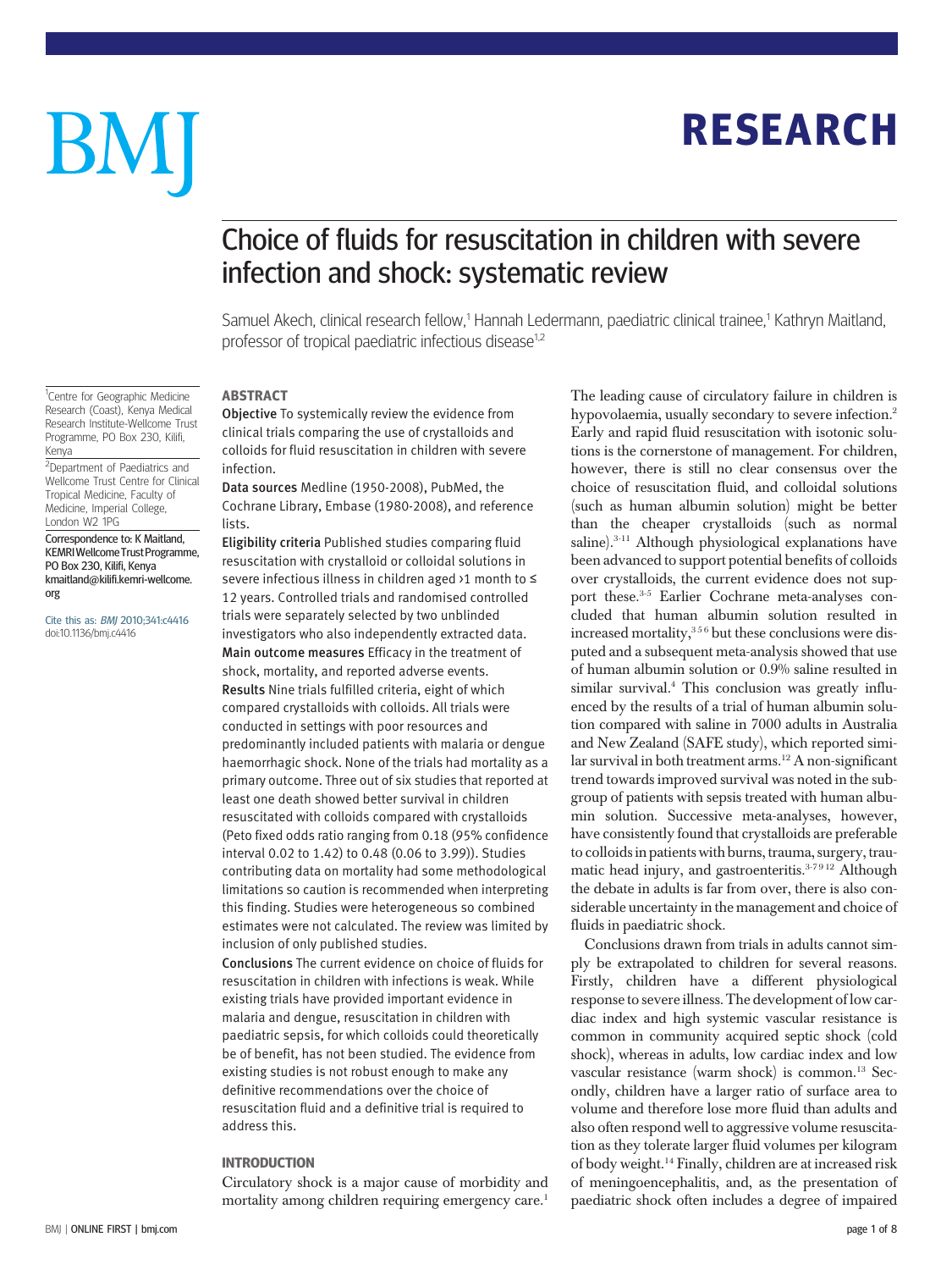consciousness, this possibility cannot be excluded in fluid resuscitation guidelines. In this circumstance, there is a notional possibility that resuscitation with colloidal solutions could be a safer option than crystalloid solutions, which might increase the risk of exacerbating brain swelling or increases in intracranial pressure. For these and several other reasons separate paediatric guidelines have been developed for the emergency assessment and treatment of children.<sup>15-17</sup> Current paediatric practice, however, continues to be influenced by the first Cochrane meta-analysis. A survey conducted after the publication of an earlier metaanalysis, which reported an increased risk of mortality in patients resuscitated with human albumin solution, showed a marked decline in the use of albumin in paediatric intensive care units in the UK.<sup>18</sup> The survey also highlighted the widespread lack of written guidelines for fluid management. For low income countries, international guidelines follow those developed by the World Health Organization, which currently recommends different fluids and volumes for treating shock depending on the underlying disease condition.  $^{17\,19\,20}$ 

We summarised the evidence available from trials dealing with management of shock in children with severe infection. We included sepsis and sepsis-like conditions, for which there are equipoise or theoretical advantages for using colloids. We excluded studies in children with burns, trauma, surgical conditions, and gastroenteritis as there is substantial agreement that crystalloids are preferable.<sup>3-7912</sup> To avoid heterogeneity in populations of patients, a criticism of previous meta-analyses,<sup>21</sup> we also excluded studies in neonates because of differences in presentation of clinical disease and host physiology.

#### **METHODS**

Information sources—We searched Medline (1950 to September 2008), Embase (1980 to September 2008), Pubmed, and the Cochrane library. Reference lists for the initial studies retrieved were examined to identify any additional relevant studies missed by the electronic searches. We also reviewed the studies reported in the previous Cochrane meta-analyses.

Search strategy—There were no language restrictions but we limited searches to children aged 1 month to 12 years.We excluded studies that reported fluid resuscitation restricted to diarrhoea, trauma, and surgery. Our strategy was developed by breaking the review question into exposure, intervention, population, publication language, and key words as recommended by the National Health Service (NHS) Centre for Reviews and Dissemination.22 Highly sensitive Medline search filters were also used.23 Only published studies available up to September 2008 were included, and we did not contact authors of the relevant studies for any unpublished work. Details of the search strategy are in appendix 1 on bmj.com.

Study selection—Titles and abstracts of all the studies retrieved were reviewed to identify relevant studies for inclusion. We obtained and assessed full transcripts of potentially relevant studies to ascertain whether they met the inclusion criteria. Disagreements were resolved with the input of the third author.

Eligibility criteria—The studies were selected if they were controlled trials, quasi-randomised trials, cohort studies, and randomised controlled trials that compared different intravenous fluids, given as boluses, for the treatment of shock in children aged between 1 month and 12 years. Included trials studied crystalloids versus colloids, crystalloids versus crystalloids, or colloids versus colloids. We selected trials that investigated fluid resuscitation in any infectious disease anywhere in the world, including sepsis, malaria, dengue, and any other infectious cause that could be traced. We excluded studies that reported fluid resuscitation in diarrhoeal disease, burns, and trauma or injury cases, and where fluid was given for a surgical procedure or anaesthesia purposes (see appendix 2 on bmj.com for details).

Data collection process—The two investigators independently assessed the methodological quality of the selected studies using a pre-developed proforma. Information on study design, adequacy of randomisation, degree of allocation concealment, blinding/masking, and follow-up were assessed. When there was disagreement, the opinion of the third author was sought.

Data items—Two unblinded investigators (SA and HL) extracted the data, collecting information on category of disease, authors, year of publication, country where the study was conducted, study design (randomisation, allocation, masking), number of participants, fluid interventions given, outcome measures used, side effects of interventions, and mortality.

Synthesis of results—We report a qualitative description of studies when statistical pooling was not possible and a quantitative summary when it was. Clinical and methodological heterogeneities were assessed by reviewing and comparing the patient populations, interventions, outcomes, disease spectrum covered, study design, and risk of bias. We used the RevMan software to assess the risk of bias by reviewing the methods used in the studies for adequacy of sequence generation, allocation concealment, blinding, completeness of the data, and selective reporting. $2425$ 

Summary measures—For studies that compared crystalloids with colloids (any colloid or human albumin solution alone) and reported at least one death (in either arm), we calculated the Peto odds ratio using the fixed effects model for each study, derived a forest plot, and used a  $\chi^2$  test for statistical heterogeneity. Studies judged to have clinical or methodological heterogeneity were not combined.

# Study selection

We identified 1016 studies from our search, of which 120 studies were found to be relevant. Twenty one studies were selected from the relevant studies, full copies retrieved, and more detailed methodological evaluation done. Only nine studies were finally identified as meeting the inclusion criteria (fig 1), and 12 studies  $1226-36$ were excluded at this stage (see appendix 2 on bmj.com).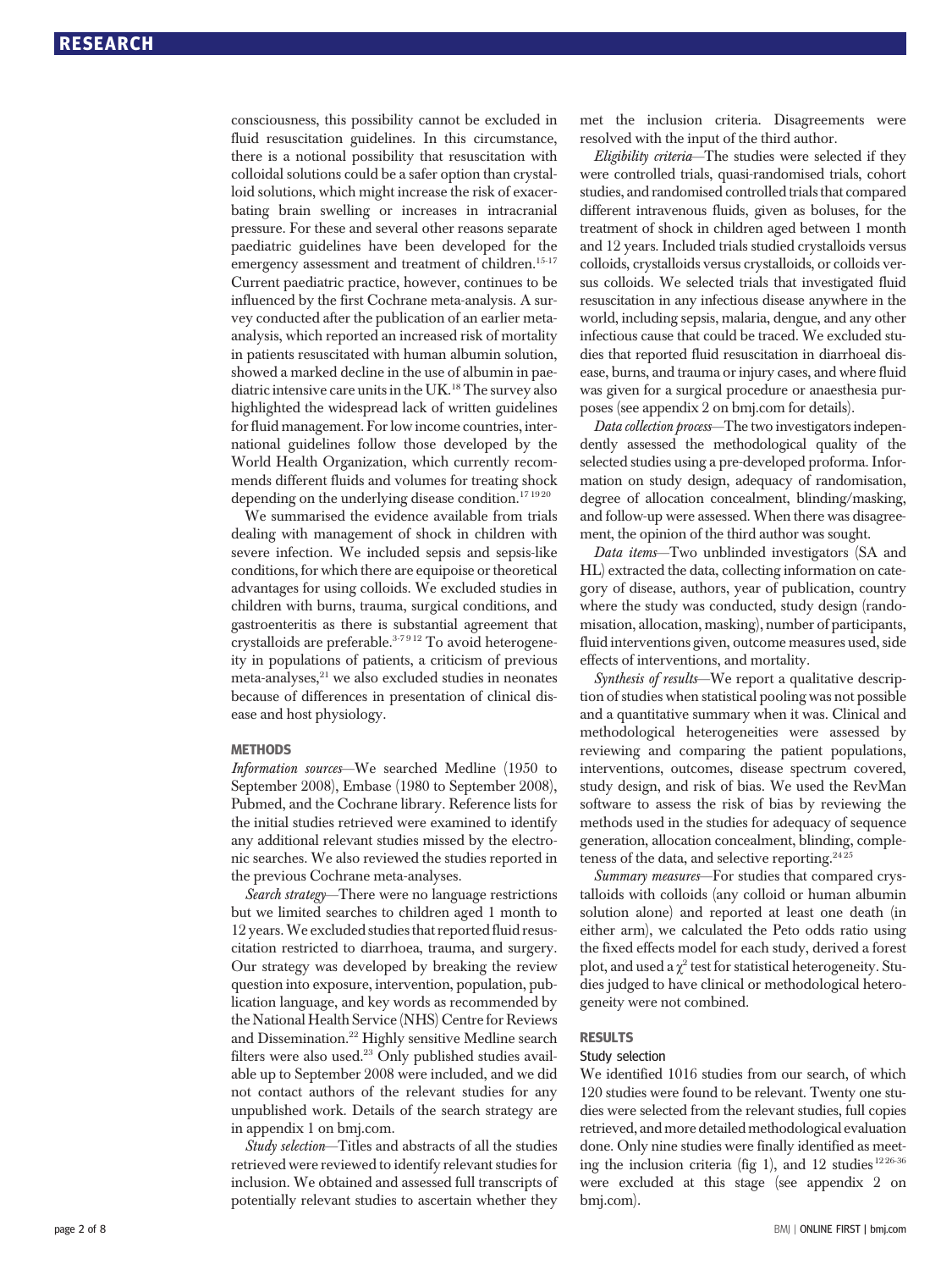#### Study characteristics

The total number of patients reported in the studies was 1198, with the largest study reporting 512 patients and the smallest 27 (table). All nine studies were conducted in low income settings, four in Kenya 37-40 and five in Asia. 41-45 Four studies were in children with malaria, four in those with dengue shock syndrome, and one study in those with sepsis.

#### Risk of bias within studies

Two trials conducted in children with severe malaria did not have adequate sequence generation, had no allocation concealment, were open labelled, and were quasi-randomised.37 40 Two other studies had adequate sequence generation and allocation concealment but were unblinded and had a similar follow-up to hospital discharge. The three trials conducted in children with dengue shock syndrome in Vietnam were all double blind randomised trials with adequate allocation concealment and adequate sequence generation.41-43 The fourth trial in dengue patients was conducted in the Philippines and reported that there was systematic allocation, though this was not described in detail. Followup in the Philippines study was only for the duration of stay in the intensive care unit, and all the children who died were reported to have had a protocol violation. The trial conducted in children with septic shock in India was open labelled, had adequate randomisation and adequate sequence generation, and the period of follow-up was also described.



Fig 1 | Summary of trials on fluid resuscitation in children retrieved from searches

#### Study findings

Our main outcomes were efficacy in the treatment of shock, mortality, and reported adverse events.

#### Treatment of shock

Most studies had resolution of shock and achievement of haemodynamic stability as an outcome. Different variables were used to define these, including the volume of fluids needed for resuscitation, the time taken for haemodynamic stabilisation, the need for "rescue" fluids, acid-base normalisation and recovery, duration of shock, and any subsequent episodes of shock. Generally, there were no significant differences in the recovery from shock in patients resuscitated with various fluids compared in trials in sepsis or malaria. The trials conducted in dengue shock reported a superior efficacy of colloids over crystalloids for resolution of severe shock, with faster restoration of cardiac index and normalisation of packed cell volume or blood pressure, or both.

In children with severe malaria, there were similar improvements in central venous pressure with equivalent volumes of either 0.9% saline or 4.5% human albumin solution.37 In other trials without invasive monitoring, there were similar reductions in acidosis and other features of shock<sup>38 39</sup> in children receiving human albumin solution or saline and in those receiving albumin or Gelofusine (a gelatin based colloid).40

Three studies in children with dengue shock, conducted by the same research group in Vietnam, applied similar study methods across all their trials. In the largest of the three trials, the primary end point was the requirement for rescue by colloidal fluids at any time point. Rescue colloid was given if there was narrowing on response in pulse pressure accompanied with peripheral shutdown or rising packed cell volume, or both.<sup>43</sup> The study also compared restoration of cardiac index, normalisation of packed cell volume, and normalisation of blood pressure. For children with severe shock, defined as pulse pressure ≤10 mm Hg, colloids resulted in better resolution of severe shock quantified by the secondary end points when compared with Ringers lactate. In moderate shock (pulse pressure >10 mm Hg but  $\leq$ 20 mm Hg), Ringers lactate had similar results to colloids.43 The Philippines trial, which enrolled 27 children with dengue shock and compared hydroxyethyl starch (6% Haes-Steril) with Ringers lactate, reported that the starch controlled shock for longer and resulted in less need for other rescue treatment other than Ringers lactate.

The study in paediatric sepsis involved 60 patients and showed similar haemodynamic stability at 6 and 12 hours among those resuscitated with saline or gelatin polymer (Haemaccel).<sup>45</sup> Haemodynamic variables used to assess resolution of shock included heart rate, capillary refill time, pulse volume, and blood pressure. The authors noted that resuscitation with saline required 20 ml/kg more than the volume of gelatin polymer required to achieve haemodynamic stability, measured by capillary wedge pressure.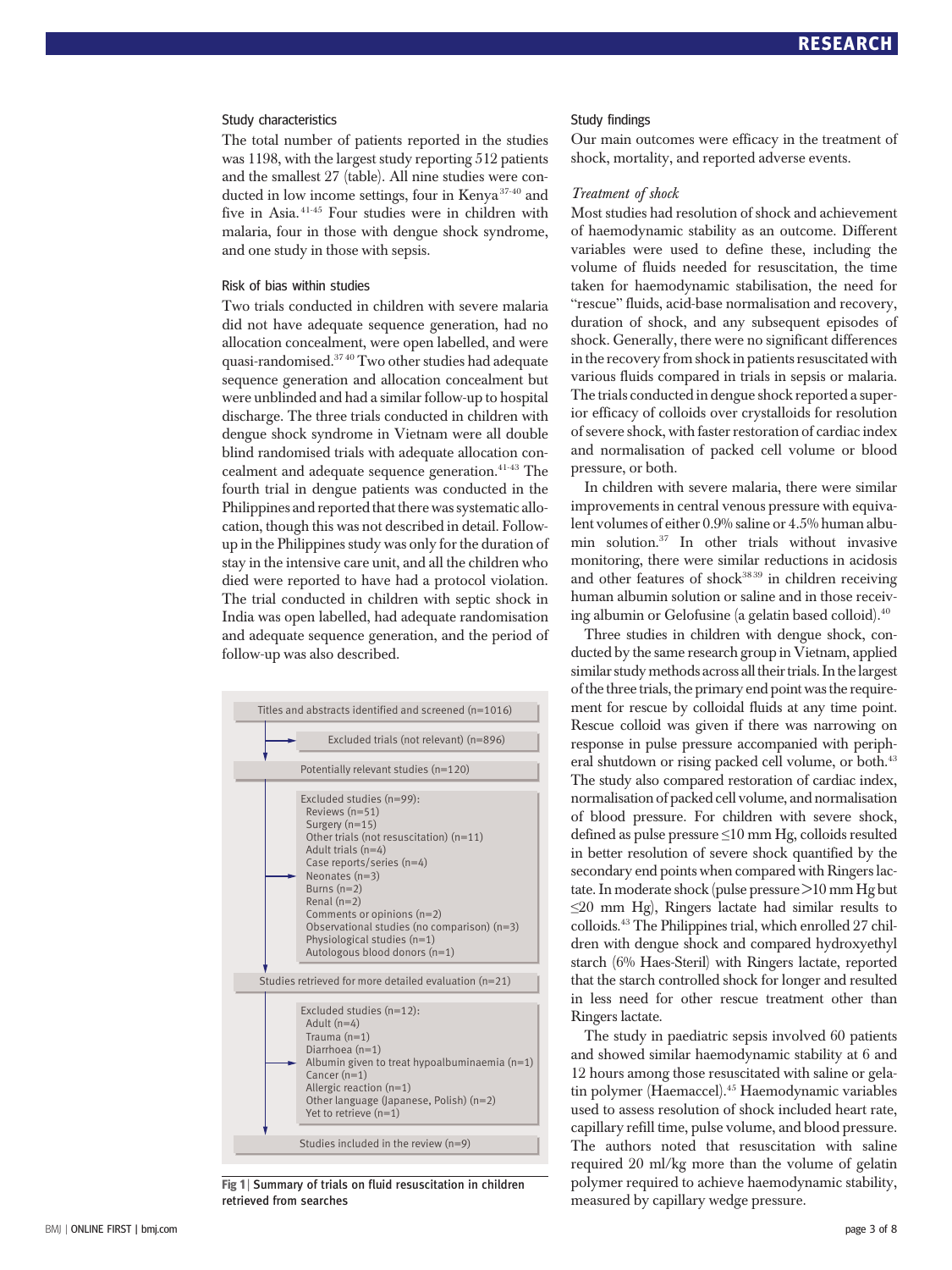| Characteristics of studies retrieved on paediatric fluid resuscitation |                                                                                                                                                                                                                                                                                                                                                                            |                                                                                                                                                                                                                    |                                                                                                                                                                                                                                                                                                                                                             |                                                                                                                                                                                                                                                                                                                                                                                                 |                                                                                                                                                                   |  |  |  |  |  |  |
|------------------------------------------------------------------------|----------------------------------------------------------------------------------------------------------------------------------------------------------------------------------------------------------------------------------------------------------------------------------------------------------------------------------------------------------------------------|--------------------------------------------------------------------------------------------------------------------------------------------------------------------------------------------------------------------|-------------------------------------------------------------------------------------------------------------------------------------------------------------------------------------------------------------------------------------------------------------------------------------------------------------------------------------------------------------|-------------------------------------------------------------------------------------------------------------------------------------------------------------------------------------------------------------------------------------------------------------------------------------------------------------------------------------------------------------------------------------------------|-------------------------------------------------------------------------------------------------------------------------------------------------------------------|--|--|--|--|--|--|
| Study                                                                  | <b>Methods</b>                                                                                                                                                                                                                                                                                                                                                             | Participants                                                                                                                                                                                                       | <b>Interventions</b>                                                                                                                                                                                                                                                                                                                                        | <b>Outcomes</b>                                                                                                                                                                                                                                                                                                                                                                                 | <b>Comments</b>                                                                                                                                                   |  |  |  |  |  |  |
| Akech 200640                                                           | Controlled trial (quasi-<br>randomisation). Sequential blocks<br>of 10. No blinding. No allocation<br>concealment. Follow-up to<br>discharge from hospital for adverse<br>events                                                                                                                                                                                           | 88 children with<br>malaria age > 3 months<br>with metabolic<br>acidosis (base deficit<br>$\frac{8}{2}$ mmol/l);<br>Hb >50 $g/l$ ; plus<br>clinical feature of<br>shock                                            | Gelofusine (n=44); 4.5% HAS<br>(n-44). Admission: bolus 20 or<br>40 ml/kg (if hypotensive). Further<br>20 ml/kg if shock present at 1 hour                                                                                                                                                                                                                  | Resolution of shock. Resolution of<br>acidosis at 1 and 8 hours. In<br>hospital death. Adverse events.<br>Neurological sequelae. Allergic<br>reactions                                                                                                                                                                                                                                          | Quasi-randomisation. Inadequate<br>allocation concealment.<br>Inadequate sequence generation.<br>Colloid v colloid comparison                                     |  |  |  |  |  |  |
| Cifra 200344                                                           | Quasi-randomised trial. Patients<br>allocated "systematically."<br>Alternate allocation. No<br>information on blinding. All<br>outcomes in hospital. No loss to<br>follow-up                                                                                                                                                                                               | Dengue shock<br>syndrome;<br>27 children                                                                                                                                                                           | 6% Hydroxyethyl starch (Haes-<br>Steril) (n=11); Ringers lactate<br>$(n=16)$                                                                                                                                                                                                                                                                                | Duration of control of shock,<br>frequency of recurrence of shock,<br>length of ICU stay, mortality                                                                                                                                                                                                                                                                                             | Inadequate allocation<br>concealment. Inadequate<br>sequence generation                                                                                           |  |  |  |  |  |  |
| Dung 1999 <sup>41</sup>                                                | RCT. Allocation concealment with<br>numbered opaque envelopes.<br>Double blind with opaque<br>envelopes in blocks of 10. Fluid<br>masked with black opaque<br>containers. Follow-up to hospital<br>discharge                                                                                                                                                               | Dengue shock<br>syndrome; 50<br>children aged<br>5-15 years who had<br>not received IV fluid<br>therapy during current<br>illness                                                                                  | Dextran 70 (n=12); 3% Gelafundin<br>$(n=13)$ ; Ringers lactate $(n=13)$ ;<br>normal saline (n=12). Bolus<br>20 ml/kg over 1 hour, 10 ml/kg over<br>2nd hour                                                                                                                                                                                                 | Recovery from shock (pulse<br>pressure ≤20 mm Hg), duration and<br>No of episodes of shock,<br>improvements in cardiac output<br>and packed cell volume, and,<br>requirements for further fluid<br>resuscitation                                                                                                                                                                                | Adequate allocation concealment<br>and adequate sequence<br>generation. No deaths                                                                                 |  |  |  |  |  |  |
| Maitland 2003 <sup>37</sup>                                            | Controlled trial (quasi-<br>randomisation). Alternate<br>systematic allocation. Allocation<br>also based on availability of study<br>fluid. No blinding. No allocation<br>concealment. Follow-up to 48 hours<br>after admission for haemodynamic<br>variables and blood gases<br>(acidosis)                                                                                | 53 children with<br>severe malaria aged<br>6 months-12 years.<br>Metabolic acidosis<br>(base deficit<br>>8 mmol/l). Divided<br>into severe anaemia<br>(Hb $\langle 50 \text{ g/l} \rangle$ or no<br>severe anaemia | 0.9% saline (n=20); 4.5% HAS<br>$(n=32)$ ; saline and HAS $(n=1)$ .<br>Aliquots of 10 ml/kg given to<br>achieve CVP 5-8 cm H <sub>2</sub> O. Bolus of<br>10-40 ml/kg given over 1st hour<br>after admission                                                                                                                                                 | Resolution of acidosis/base deficit Inadequate allocation<br>reduction at 8 hours, CVP 5-8 cm<br>H <sub>2</sub> O and, improvement of<br>haemodynamic indices                                                                                                                                                                                                                                   | concealment and inadequate<br>sequence generation                                                                                                                 |  |  |  |  |  |  |
| Maitland 2005 <sup>38</sup>                                            | RCT. No blinding. Allocation<br>concealment with opaque<br>envelopes. Follow-up to discharge<br>from hospital for adverse events                                                                                                                                                                                                                                           | 150 children with<br>severe malaria, age<br>6 months-12 years.<br>Metabolic acidosis<br>(base deficit<br>>8 mmol/l), Hb > 50 g/l                                                                                   | 0.9% saline (n=61), 4.5% HAS<br>$(n=56)$ , no bolus $(n=33)$ . Moderate<br>acidosis (base deficit 8-15mmol/l):<br>received 20 ml/kg (saline and HAS)<br>or no bolus (control). Severe<br>acidosis (base deficit >15 mmol/l)<br>received 40 ml/kg, no control<br>group. Rescue if hypotensive or<br>oliguria                                                 | Resolution of acidosis/base deficit Adequate allocation concealment.<br>reduction at 8 hours, in-hospital<br>death, neurological sequelae, need<br>for rescue therapies                                                                                                                                                                                                                         | Computer generated<br>randomisation sequence<br>produced by an independent<br>statistician, information provided<br>by authors of review who<br>conducted studies |  |  |  |  |  |  |
| Maitland 2005 <sup>39</sup>                                            | RCT. Allocation concealment with<br>sealed card system. No blinding.<br>Follow-up to discharge from<br>hospital for adverse events                                                                                                                                                                                                                                         | 61 children with<br>symptomatic severe<br>malaria anaemia, age<br>>2 months plus<br>metabolic acidosis<br>(base deficit<br>>8 mmol/l)                                                                              | 0.9% saline (n=20), 4.5% HAS<br>$(n=23)$ , or control (no bolus) $(n=18)$ .<br>Bolus 20 ml/kg of normal saline or<br>albumin over 1 hour while awaiting<br>blood transfusion.                                                                                                                                                                               | Resolution of acidosis/base deficit Adequate allocation concealment.<br>reduction at 8 hours, in-hospital<br>death, neurological sequelae                                                                                                                                                                                                                                                       | Computer generated<br>randomisation sequence<br>produced by independent<br>statistician, information provided<br>by authors of review who<br>conducted studies    |  |  |  |  |  |  |
| Ngo 200142                                                             | RCT. Double blind with fluid<br>masked using black opaque<br>containers. Allocation concealment<br>with opaque envelopes in blocks of<br>10. Follow-up to hospital discharge                                                                                                                                                                                               | 230 children with<br>Dengue shock<br>syndrome, aged<br>5-15 years, had not<br>received IV fluid<br>therapy during current<br>illness                                                                               | Dextran 70 (n=55), 3% gelatin<br>(Gelafundin) (n=56), Ringers<br>lactate (n=55), or normal saline<br>(n=56). Bolus 20 ml/kg over 1 hour,<br>10 ml/kg over 2nd hour. 8 children<br>had dengue haemorrhagic fever<br>grade IV and not randomised                                                                                                              | Recovery from shock (pulse<br>$p$ pressure $\leq$ 20 mm Hg), duration and and adequate allocation<br>No of episodes of shock,<br>improvements in cardiac output<br>and packed cell volumes,<br>requirements for further fluid<br>resuscitation                                                                                                                                                  | Adequate sequence generation<br>concealment. No deaths                                                                                                            |  |  |  |  |  |  |
| Upadhyay<br>200545                                                     | RCT. Open label, randomised.<br>Random tables used to generate<br>numbers. Allocation concealment<br>with sealed envelopes and kept<br>with one investigator. Monitoring<br>till 6 hours after stability then till<br>recovery                                                                                                                                             | 60 children with<br>sepsis, age 1 month<br>-12 years. Septic<br>shock, without<br>clinical evidence of<br>organ failure at<br>admission or<br>hypotension                                                          | Normal saline (n=31) or,<br>Haemaccel (n=29). Bolus 20 ml/kg<br>of 0.9% saline or Haemaccel till<br>haemodynamically stable or if CVP<br>$>10$ mm Hg                                                                                                                                                                                                        | Haemodynamic stabilisation (heart Adequate allocation concealment<br>rate, capillary refill time, pulse<br>volume, blood pressure in normal<br>range), plasma volume at end of<br>fluid resuscitation, incidence of<br>organ dysfunction                                                                                                                                                        | and adequate sequence<br>generation                                                                                                                               |  |  |  |  |  |  |
| Wills 2005 <sup>43</sup>                                               | RCT. Computer generated random<br>numbers. Double blind treatment<br>packs in sealed special cardboard<br>containers, identified only by study<br>number. Independent staff not<br>involved in care prepared packs<br>and randomisation. Pre-sealed and<br>pre-labelled envelopes used in<br>emergency. Allocation<br>concealment. Follow-up to<br>discharge from hospital | 512 children with<br>clinical dengue shock<br>syndrome, aged<br>$2-15$ years                                                                                                                                       | Ringers lactate (n=128), 6%<br>Detran70 (n=193), or 6%<br>hydroxyethyl starch (n=191).<br>Group 1=(moderate shock: pulse<br>pressure >10 and $\leq$ 20 mm Hg)<br>Dextran, starch, or Ringers lactate.<br>Group 2=(severe shock: pulse<br>pressure <10 mm Hg) allocated to<br>Dextran or starch and given<br>15 ml/kg over 1 hour, 10 ml/kg over<br>2nd hour | Requirement for rescue colloid at<br>any time after infusion of study<br>fluid, time taken to achieve initial<br>cardiovascular stability (pulse<br>pressure ≥25 and systolic blood<br>pressure $\geq 80$ mm Hg for minimum<br>of 2 hours), volumes of rescue<br>colloid and total parenteral fluid<br>required, No of days in hospital,<br>change in packed cell volume,<br>allergic reactions | Adequate sequence generation<br>and adequate allocation<br>concealment                                                                                            |  |  |  |  |  |  |

RCT=randomised controlled trial; Hb=haemoglobin; HAS=human albumin solution; CVP=central venous pressure; ICU=intensive care unit.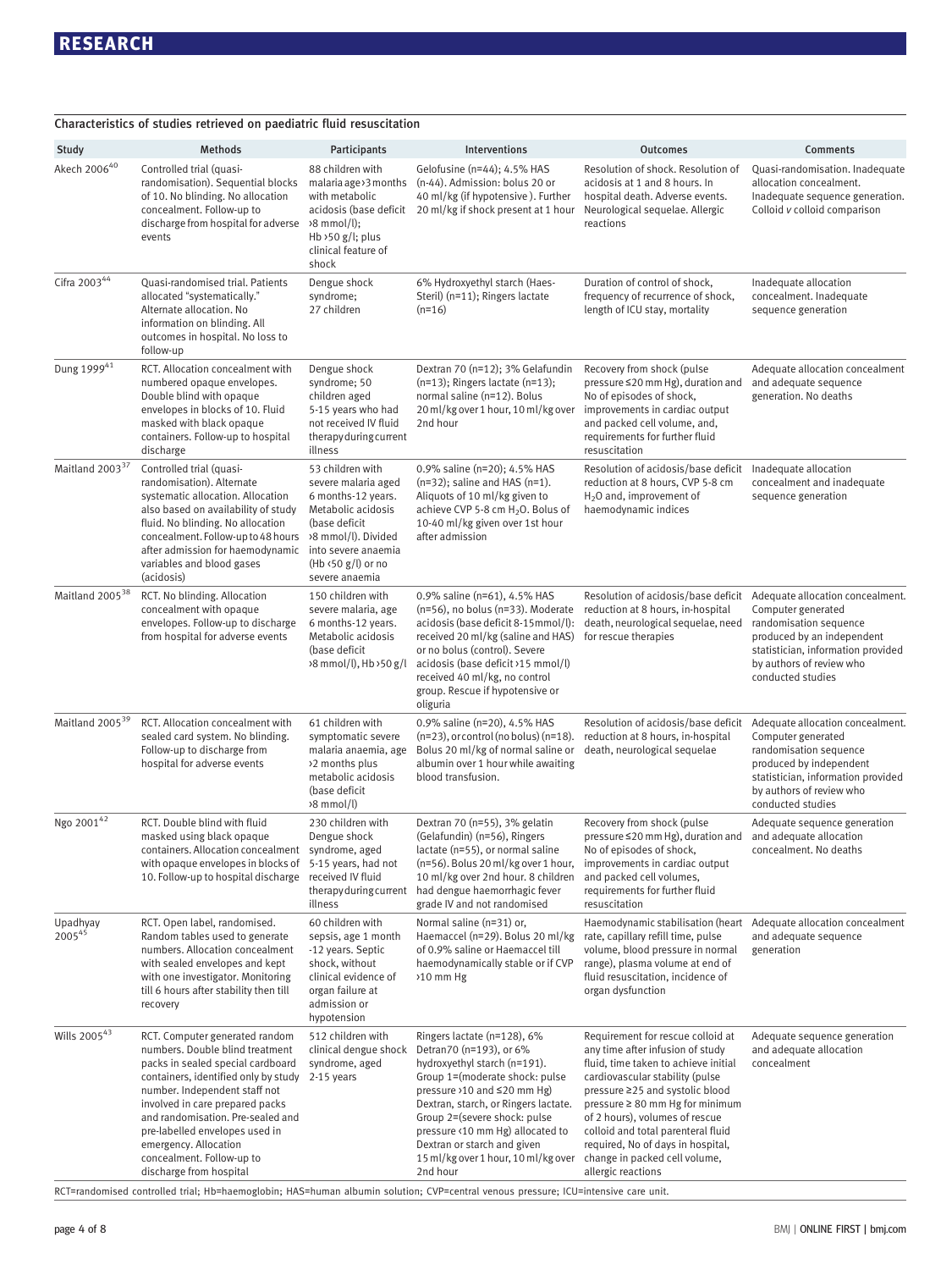Other end points used in the studies to compare efficacy of treatment of shock included use of secondary resuscitation strategies and incidence of organ failure.

#### **Mortality**

None of the studies were designed or adequately powered to examine mortality as a primary outcome. The four trials in dengue enrolled 819 children and reported five deaths. Because of the expected low mortality in dengue, this was not a stated end point. Therefore no conclusions can be drawn about the survival benefit between colloids and crystalloids in this disease.

Atotal of 352 children were enrolledinfluid expansion trials in children with severe malaria. Two studies included 51 children randomised to a "no bolus" (control) strategy.38 39 One study that compared 0.9% saline with human albumin solution showed a significant overall reduction in mortality in the albumin group (P=0.013) and in the high risk subgroup, where acidosis and shock was complicated by coma (P=0.002). There were, however, no differences between the fluid intervention arms in cases without coma  $(P=0.7)$ .<sup>38</sup> The survival advantage was also noted in the trial of human albumin solution compared with Gelofusine (a gelatin polymer), in which mortality was lower in the albumin group  $(P=0.06)$ , particularly in the subgroup with coma  $(P=0.04).40$ 

The trial conducted in children with sepsis found no difference in mortality with fluids used: 9/31 (29%) saline recipients died compared with 9/29 (31%) in the gelatin polymer group

#### Adverse events

There was a non-significant increase in neurological sequelae with human albumin solution compared with other fluids in children who survived severe malaria: 9/136 (7%) with albumin, 2/95 (2%) with saline, and 1/37 (3%) with Gelofusine.<sup>37-40</sup> One episode of allergic reaction was reported in a child receiving Gelofusine.40 Pulmonary oedema, unrelated to the intervention, was reported in two of 61 (3%) children who received saline in one trial.<sup>38</sup> In children with dengue who received dextran, 15/193 (8%) developed signs of severe reactions, which included fever and

| Study or                          | Events/total |                              | <b>Adequate</b>        |                            | <b>Peto fixed odds</b> |                                | <b>Peto fixed odds</b>       |
|-----------------------------------|--------------|------------------------------|------------------------|----------------------------|------------------------|--------------------------------|------------------------------|
| subgroup                          |              | <b>Colloids Crystalloids</b> | sequence<br>generation | ratio (95% CI)             |                        |                                | ratio (95% CI)               |
| Sepsis                            |              |                              |                        |                            |                        |                                |                              |
| Upadhyaya 2005 <sup>45</sup> 9/29 |              | 9/31                         | Yes                    |                            |                        |                                | $1.1$ (0.4 to 3.3)           |
| Malaria                           |              |                              |                        |                            |                        |                                |                              |
| Maitland 2005 <sup>38</sup>       | 2/56         | 11/61                        | Yes                    |                            |                        |                                | $0.23$ (0.07 to 0.74)        |
| Maitland 2005 <sup>39</sup>       | 4/23         | 3/20                         | Yes                    |                            |                        |                                | $1.2(0.24 \text{ to } 5.9)$  |
| Maitland 2003 <sup>37</sup>       | 0/20         | 4/32                         | No                     |                            |                        |                                | $0.18(0.02 \text{ to } 1.4)$ |
| Dengue                            |              |                              |                        |                            |                        |                                |                              |
| Wills 2005 <sup>43</sup>          | 1/384        | 0/128                        | Yes                    |                            |                        |                                | 3.8 (0.04 to 350)            |
| Cifra 2003 <sup>44</sup>          | 1/11         | 3/16                         | No                     |                            |                        |                                | $0.48(0.06 \text{ to } 4.0)$ |
|                                   |              |                              |                        |                            |                        |                                |                              |
|                                   |              |                              | 0.01                   | 0.1                        | $\mathbf{1}$<br>10     | 100                            |                              |
|                                   |              |                              |                        | <b>Favours</b><br>colloids |                        | <b>Favours</b><br>crystalloids |                              |

Fig 2 <sup>|</sup> Comparison of mortality in children resuscitated with colloids or crystalloids

rigors without cardiorespiratory compromise, while one of 191 children who received starch (6% hydroxyethyl starch) developed an afebrile event with an urticarial rash in the same trial.<sup>43</sup> In another dengue trial 5/56 (9%) children who received gelatin polymer (Gelafundin) and one (1/70) who received dextran developed allergic reactions but without signs of cardiovascular compromise.42 One child who received gelatin suffered severe epistaxis and required a blood transfusion, and another who received dextran developed a haematoma at an injury site.<sup>42</sup> The Indian trial in children with sepsis reported no adverse reactions.<sup>45</sup>

#### Quantitative data synthesis

#### Colloids versus crystalloids

We selected six trials (three malaria trials, two dengue trials, and one sepsis trial) that reported at least one death to compare colloids and isotonic crystalloids (normal saline or Ringers lactate).37-39 43-45These included 811 participants, 523 randomised to colloids and 288 to crystalloids, and reported 48 deaths (17 in those receiving colloids). Though the forest plots indicated no significant heterogeneity ( $\chi^2$ =2.66, P=0.26), we chose not to provide a composite estimate because of clinical heterogeneity in the a priori risk of mortality between the different conditions (dengue, severe malaria, and sepsis). Three out of the six studies showed better survival in children resuscitated with colloids compared with crystalloids, but the wide confidence intervals in these studies caution against interpreting this as a true effect of treatment. Figure 2 summarises the results.

#### Albumin crystalloids

Because of the ongoing debate we examined the effect of human albumin solution in resuscitation on survival.<sup>571146-48</sup> The only trials included were those in children with severe malaria (fig 3). We found important clinical heterogeneity in these studies as one enrolled children with severe anaemia, in whom fluid resuscitation was given as pre-transfusion management, <sup>39</sup> while the two other studies excluded children with severe malaria anaemia, <sup>3738</sup> hence we could not calculate combined summary estimates. The largest of these trials showed a significant reduction in mortality for children resuscitated with human albumin solution compared with saline 38; another trial showed non-significantly reduced mortality<sup>37</sup>; while the third trial (in those with severe malaria anaemia) showed no difference in survival. <sup>38</sup> Another trial in children with severe malaria that compared human albumin solution with Gelofusine reported a non-significant reduction in mortality in those resuscitated with human albumin solution. <sup>40</sup> Mortality in the human albumin solution arm was 1/44 (2%) compared with 7/44 (16%) in the Gelofusine arm (Peto odds ratio 0.20, 95% confidence interval 0.05 to 0.83, P=0.03).

#### Sepsis

In the only trial included, there was no difference in the risk of mortality between saline and gelatin polymer (Peto odds ratio 1.10, 0.37 to 3.29, P=0.87).<sup>45</sup>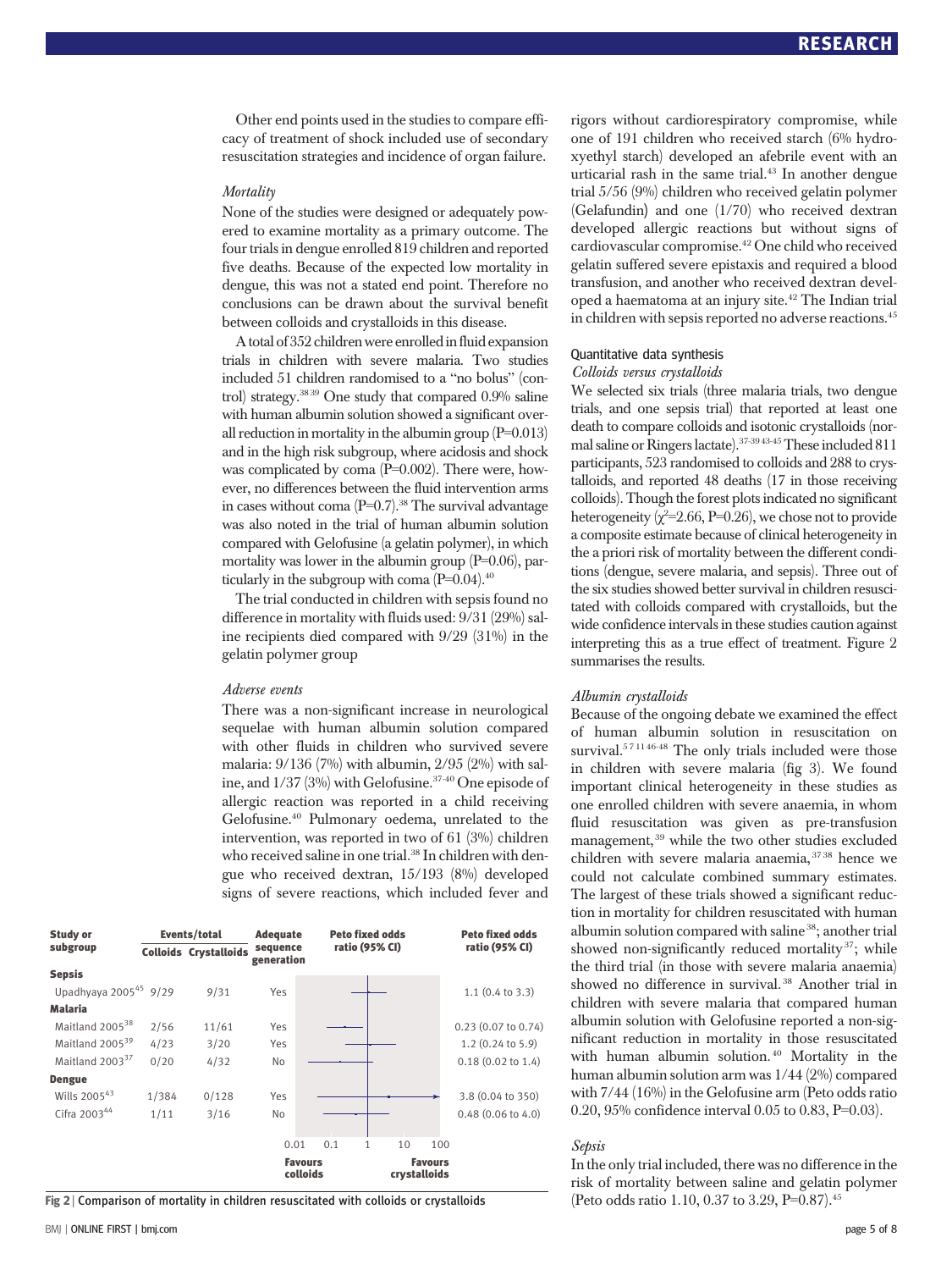### **RESEARCH** <u>researches</u>





## Risk of bias across studies

The studies conducted in Vietnamese children with dengue had a low risk of bias but limited information about mortality.41-43 Most information on the effect of colloids on mortality came from studies in children with severe malaria, which were unblinded and small in size and two had quasi-randomisation—all factors that increase risk of bias. $37-40$  The study in sepsis also had high risk of bias because it was small in size and had no sample size calculation. The study in dengue in the Philippines had a high risk of bias because of the study design.<sup>44</sup>

## **Summary of evidence**

This review of fluid resuscitation in paediatric shock in severe infection found few trials and showed that there is insufficient evidence to support the preferential use of colloids or crystalloids in paediatric sepsis. While this finding is in agreement with meta-analyses in adults, which found a similar survival benefit in resuscitation with either colloids or crystalloids, recommendations in adults were informed by well powered trials. This contrasts with the evidence from paediatrics, which can be drawn only from trials too small in size to adequately inform a meta-analysis with respect to the questions of survival, management guidelines, or policy. The randomised trials in dengue septic shock involved a large number of patients, but as mortality was rare, these studies were also unsuitable to address this particular question.

There is substantial evidence indicating that colloids are better than crystalloids for treating severe shock in dengue septic shock, but both have similar efficacy in moderate shock. As severe shock in dengue septic shock is much less common than moderate shock, crystalloids remain the mainstay for treatment of this condition.41-43 49 In malaria, the analysis indicated a superior survival benefit with human albumin solution compared with either saline or another colloid (Gelofusine), but the results were insufficient to inform policy because of the small sample size and some limitations of the study design. The single trial in children with sepsis was too small to detect differences in mortality but showed that a larger volume of crystalloid was required to achieve the same resuscitation end point as colloid.

The apparent reduction in mortality in children with severe malaria who received human albumin solution as fluid expansion is interesting but needs further clarification. Small trials tend to overestimate the overall effect.50 Together with some methodological aspects, the interpretation of results from a single site can also contribute to an overestimated effect of treatment.<sup>51-53</sup> Nevertheless, the results merit confirmation in a definitive trial, and one is currently underway (www.feasttrial.org).

This review brings into focus a few important issues. Firstly, there are surprisingly few trials examining fluid resuscitation strategies in children. Fluid resuscitation is common in modern paediatrics, with recommendations based on consensus or expert opinion rather than results of definitive studies or meta-analysis. Secondly, as the studies were not designed with mortality as the primary outcome and used different definitions of resolution of shock as outcomes, it would be methodologically incorrect and misleading to combine the results to obtain a summary estimate. Thirdly, of the nine trials included, all were conducted in resource poor countries, despite fluid resuscitation practice being much less common.

International paediatric treatment guidelines, which have been prospectively evaluated, indicate that 60 ml/kg of isotonic resuscitation fluid given in the first hour of development of shock leads to a ninefold reduction in mortality,<sup>54-56</sup> and every hour that hypovolaemia is uncorrected results in doubling of mortality.54 56 Currently there are no evidenced based recommendations to guide the optimal choice of fluid for resuscitation in these or other guidelines. Acute bacterial infections, together with malaria in Africa and dengue in South East Asia, are common causes of hospital admission and are one of the commonest infectious causes of death. Few children with sepsis and severe malaria receive supportive treatments, including fluid resuscitation, which is generally reserved for children with advanced features of shock.<sup>1920</sup> The trials included in this meta-analysis were conducted mainly on hospital wards with limited sophisticated life support equipment. They represent proof of principle trials, aimed at generating important data to guide the next stage (late phase clinical trials or guideline development). The focus was on fluid responsive rather than fluid refractory shock, and the relevance of this meta-analysis to children requiring inotropic support is uncertain.

The question of which fluid is ideal for resuscitation remains unanswered and hence is pertinent globally.<sup>4-71057</sup> Differences in physiological dysfunction, speed of the development of shock, complications, and case fatality before intervention frustrate the development of a single fluid resuscitation strategy appropriate for all contexts. Consequently, debate over the merits of volume resuscitation with colloids or crystalloids could have different relevance because of the distinct pathophysiological mechanisms that are involved in different underlying diseases in children. For example, the tempo of dengue shock is generally slow, with shock developing over many hours or days because of haemoconcentration as a result of severe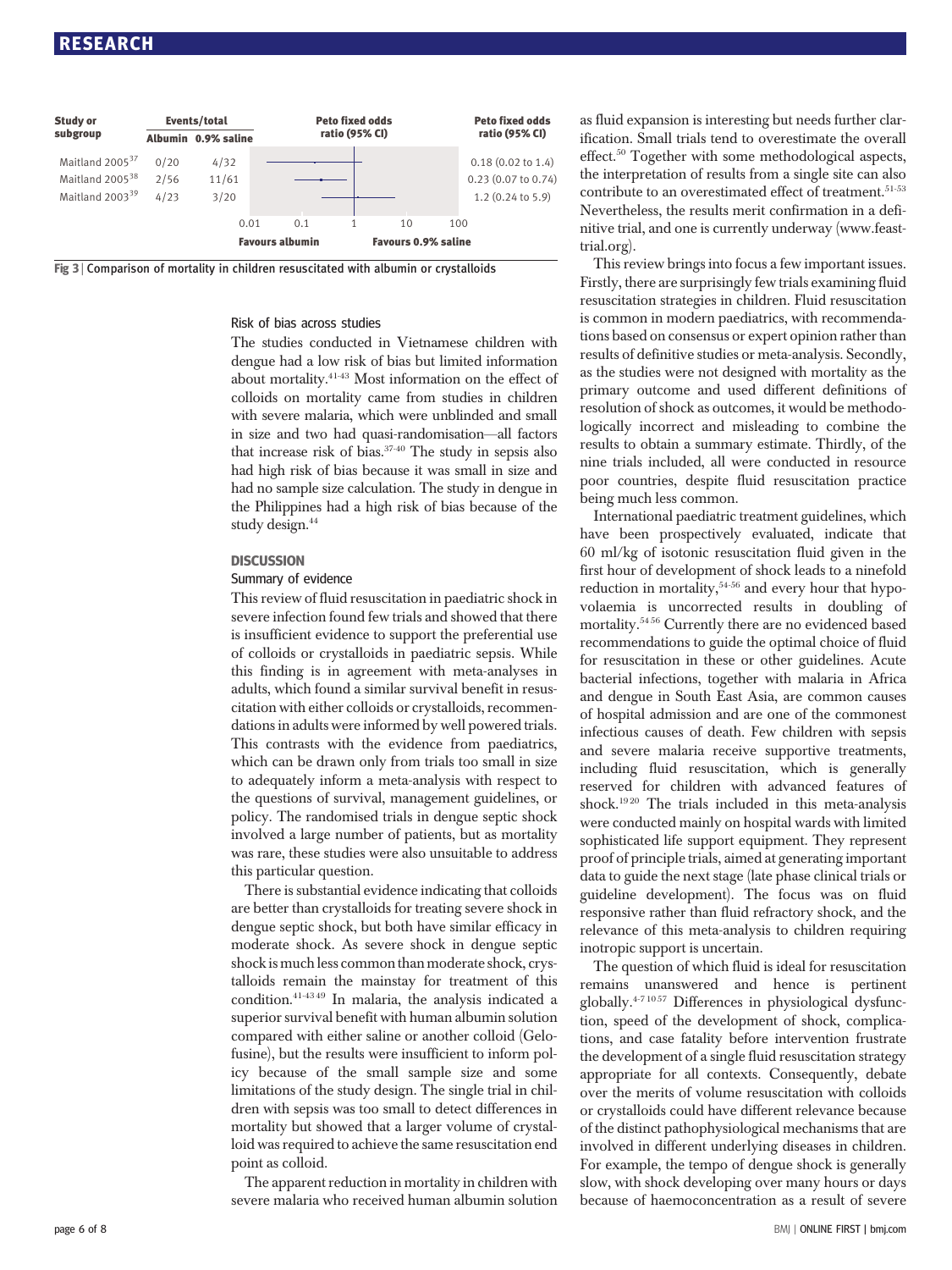WHAT IS ALREADY KNOW ON THIS TOPIC There is no overall clear benefit for the use of colloids over crystalloids for volume resuscitation in patients of all ages

Volume expansion with crystalloids results in better survival in patients with trauma, gastroenteritis, burns, and traumatic brain injury

Volume expansion with human albumin solution or other colloids could be better than crystalloids in specific groups of patients with sepsis from various causes

WHAT THIS STUDY ADDS Compared with crystalloids, there is some weak evidence that volume expansion with colloids could result in better survival in children with certain severe infections

Few studies have compared the survival benefit of colloids versus crystalloids in those with sepsis, in whom colloids might be beneficial

> capillary leak. This contrasts with shock in sepsis and possibly malaria, which progresses rapidly with a high risk of early mortality.58 In addition, for those with impaired consciousness there is the potential risk of brain swelling for sepsis and malaria, whereas neurological complications are rare in dengue shock.<sup>43</sup>

> Our review points to an improved outcome for children receiving colloids. Whether viewed as tantalising or inconsequential evidence, it indicates that this should be evaluated in a definitive trial before any recommendations can be made. The pitfalls of colloidal fluid resuscitation include allergic or febrile reactions, effects on coagulation, and renal toxicity. Albumin has the best safety profile but is in short supply and therefore expensive. Gelatins have a higher incidence of allergic reaction but their effect on coagulation, like human albumin solution, is largely dilutional.46 Allergic and febrile reactions also occur with dextrans.<sup>4346</sup> Higher molecular weight starches might cause renal toxicity but only if given in large doses.59 60 In the studies we reviewed, synthetic colloids did not result in renal toxicity, coagulation, or bleeding problems,40 but bleeding problems have been reported in other clinical studies.<sup>61</sup> Finally, none of these solutions are routinely available in sub-Saharan African countries and would require the results of a well powered trial and cost analysis to inform future policy.

#### Limitations

The major limitation was that we considered only published studies, which could introduce reporting bias. This was not evident from a visual inspection of the funnel plot (not shown), which was symmetrical. Too few studies included children with sepsis, and the observed effect of colloids on mortality was limited to trials in severe malaria, which were unblinded and had a potential for bias because of limitations of study design.25

#### **Conclusions**

Though this review has some interesting findings, it did not identify sufficient evidence to inform the preferential use of either colloids or crystalloids for treating paediatric shock. As the reported trials were small and dealt with diverse morbidities (dengue, sepsis, and malaria) and thus did not approach the management of shock in an integrated manner, their findings would be difficult to generalise across the paediatric population. Broad based trials are needed to compare the efficacy of fluid expansion of colloids and crystalloids in children. Design of such trials, however, will have to take into consideration the safety concerns of certain colloids.

Contributors: SA and HL were responsible for the literature review and initial synthesis of results. SA was responsible for the data analysis. KM conceived the idea for the study and supervised literature review and results summaries. All authors contributed to the writing of the paper and approved the final draft. KM is guarantor.

Funding: This work was funded indirectly through programme support by the Wellcome Trust and Medical Research Council. SA is supported by a grant from the Wellcome Trust (No 084538). The Wellcome Trust had no role in the review and in the preparation of this manuscript.

Competing interests: All authors have completed the Unified Competing Interest form at www.icmje.org/coi\_disclosure.pdf (available on request from the corresponding author) and declare: no support from any institution for the submitted work; no financial relationships with any institutions that might have an interest in the submitted work in the previous 3 years; no other relationships or activities that could appear to have influenced the submitted work.

Ethical approval: Not required.

Data sharing: No additional data available.

- 1 Carcillo JA, Tasker RC. Fluid resuscitation of hypovolemic shock: acute medicine's great triumph for children. Intensive Care Med 2006;32:958-61.
- 2 Mecham N. Early recognition and treatment of shock in the pediatric patient. J Trauma Nurs 2006;13:17-21.
- 3 Alderson P, Bunn F, Lefebvre C, Li WP, Li L, Roberts I, et al. Human albumin solution for resuscitation and volume expansion in critically ill patients. Cochrane Database Syst Rev 2002;1:CD001208.
- Alderson P, Bunn F, Lefebvre C, Li WP, Li L, Roberts I, et al. Human albumin solution for resuscitation and volume expansion in critically ill patients. Cochrane Database Syst Rev 2004;4:CD001208.
- 5 Alderson P, Schierhout G, Roberts I, Bunn F. Colloids versus crystalloids for fluid resuscitation in critically ill patients. Cochrane Database Syst Rev 2000;2:CD000567.
- 6 Bunn F, Lefebvre C, Li Wan Po A, Li L, Roberts I, Schierhout G. Human albumin solution for resuscitation and volume expansion in critically ill patients. The Albumin Reviewers. Cochrane Database Syst Rev 2000:2:CD001208
- 7 Bunn F, Trivedi D, Ashraf S. Colloid solutions for fluid resuscitation. Cochrane Database Syst Rev 2008;1:CD001319.
- 8 Haynes GR, Navickis RJ, Wilkes MM. Albumin administration—what is the evidence of clinical benefit? A systematic review of randomized controlled trials. Eur J Anaesthesiol 2003;20;10:771-93.
- 9 Liberati A, Moja L, Moschetti I, Gensini GF, Gusinu R. Human albumin solution for resuscitation and volume expansion in critically ill patients. Intern Emerg Med 2006;1:243-5.
- 10 Vincent JL, Navickis RJ, Wilkes MM. Morbidity in hospitalized patients receiving human albumin: a meta-analysis of randomized, controlled trials. Crit Care Med 2004;32:2029-38.
- 11 Wilkes MM, Navickis RJ. Patient survival after human albumin administration. A meta-analysis of randomized, controlled trials. Ann Intern Med 2001;135:149-64.
- 12 Finfer S, Bellomo R, Boyce N, French J, Myburgh J, Norton R. A comparison of albumin and saline for fluid resuscitation in the intensive care unit. N Engl J Med 2004;350:2247-56.
- 13 Brierley J, Peters MJ. Distinct hemodynamic patterns of septic shock at presentation to pediatric intensive care. Pediatrics 2008;122:752-9.
- 14 McKiernan CA, Lieberman SA. Circulatory shock in children: an overview. Pediatr Rev 2005;26:451-60.
- 15 Carcillo JA, Fields AI, American College of Critical Care Medicine Task Force Committee M. Clinical practice parameters for hemodynamic support of pediatric and neonatal patients in septic shock. Crit Care Med 2002;30:1365-78.
- 16 Goldstein B, Giroir B, Randolph A. International pediatric sepsis consensus conference: definitions for sepsis and organ dysfunction in pediatrics. Pediatr Crit Care Med 2005;6:2-8.